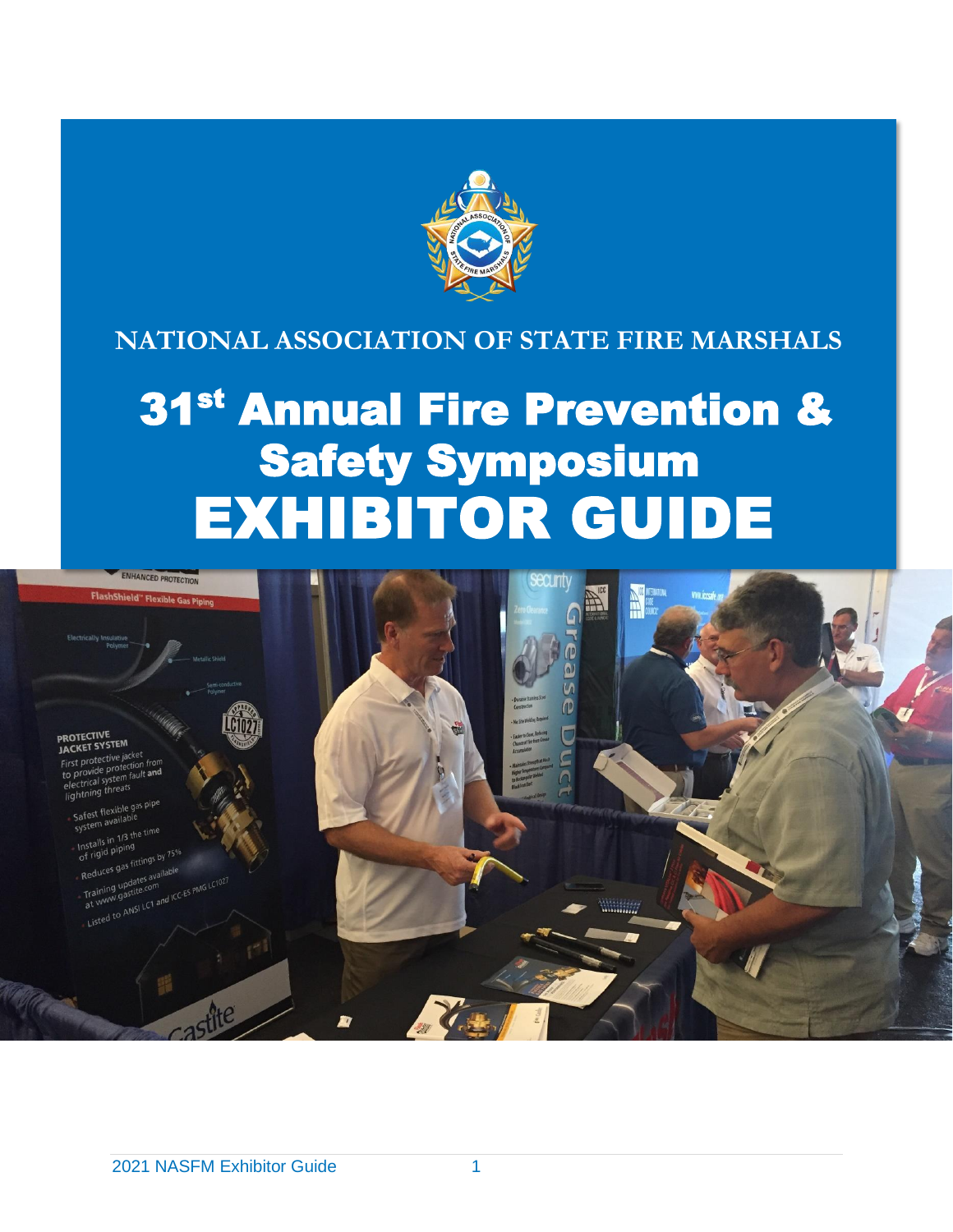## **NASFM EXHIBITOR GUIDE 2021**

**Is your organization looking for a way to support improved public safety?** The National Association of State Fire Marshals (NASFM) invites you to join us at our Symposium Exhibit Hall. Comprised of the most senior fire safety officials in each state, our members' responsibilities typically include code adoption and enforcement, fire and arson investigation, fire incident data collection and analysis, firefighter training and safety, public education, and advising elected and appointed government officials on public safety matters. Each year NASFM brings together State Fire Marshals and public safety officials from across the country at the annual Fire Prevention & Safety Symposium to share essential education, strategize on operational response and recovery issues, and explore emerging technologies impacting the fire service. Your participation and input are critical to the continued work of the Marshals and the organization, and to the success of the 2021 Symposium!

**Exhibition Hall –** Join us at the Stoweflake Resort & Conference Center in Stowe, Vermont on Wednesday September 15th, 2021 from 12:00pm – 4:30 pm at our Exhibit Hall to support the mission of the National Association of State Fire Marshals to protect life, property, and the environment from fire and related hazards.



With over four hours of dedicated time set aside for interacting with the State Fire Marshals, you will experience a unique opportunity to share your message with these key stakeholders. This is YOUR time to shine! Spaces are limited and available on a firstcome, first-served basis.

## Why You Should Exhibit

**"***It's virtually impossible to coordinate schedules to meet each State Fire Marshal in their state. Yet, with minimal time and expense, we gain exposure to 30-40 under one roof".*

Chris Roberts, President of GHS Companies and Brands, a long-time exhibitor

**Exhibition opportunities are limited.** To become an exhibitor, please contact Phillip Oakes at 307-433-8078 or [admin@firemarshals.org.](mailto:admin@firemarshals.org) To register for Exhibition space and value-added items, please visit us online at [www.firemarshals.org/EVENTS.](http://www.firemarshals.org/EVENTS) We look forward to seeing you at the 31<sup>st</sup> Annual National Association of State Fire Marshals Fire Prevention & Safety Symposium.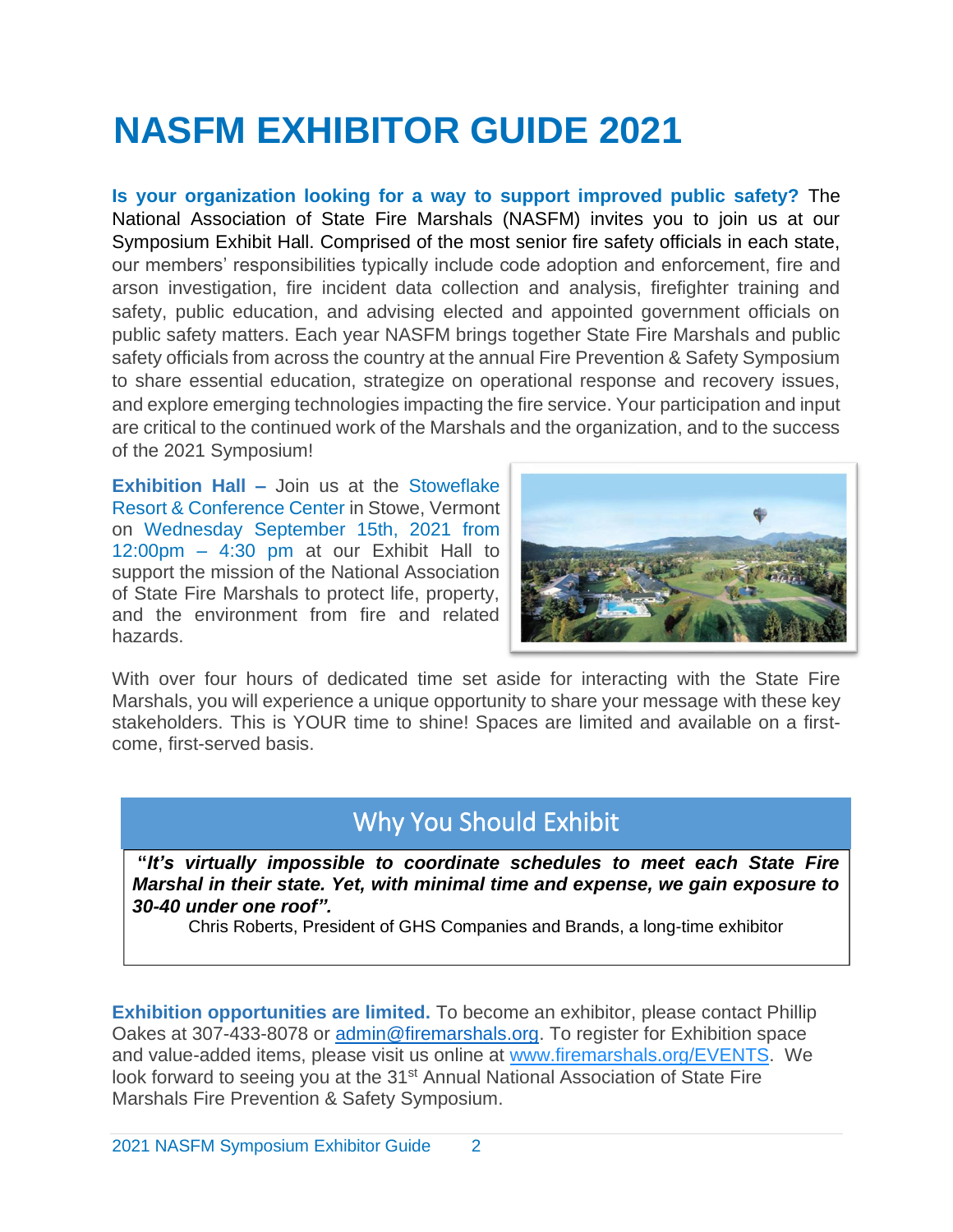### **EXHIBITION SPACE Cost - \$1,375**

Exhibition Space can be reserved and paid for at [www.firemarshals.org/EVENTS.](http://www.firemarshals.org/EVENTS)

#### **Included:**

- Fully carpeted exhibit area
- One (1) 8' x 10' Exhibit Space
- Organization Identification Sign
- Draped/Skirted Table
- 2 Chairs
- 1 Wastebasket
- Electricity Available
- Standard Exhibitor Listing in Symposium App (includes company name, space number, website address, and 250-character description) – MUST provide this information no later than August  $20<sup>th</sup>$  to utilize this benefit.
- 2 Exhibit Personnel MUST register personnel who will attend by August  $20^{th}$ .

#### **NOT Included (Requires SEPARATE Registration):**

- Symposium Registration
- Lunches
- Breaks
- Dinner / General Entertainment
- More than 2 Exhibit Personnel

If you wish to attend all or part of these events, you must register online, and will be charged the applicable fees. If more than two personnel are needed, you may purchase extra exhibit personnel online. (See Value-Added Items on the next page for more information.)

## **VALUE-ADDED ITEMS**

Value-Added Items can be reserved and paid for at: www.firemarshals.org/EVENTS.

**Additional Exhibit Personnel –** Two (2) personnel are permitted with each paid exhibitor. Any additional personnel MUST be paid for and registered by August 20<sup>th</sup>, 2021. Cost - \$105/each

**Premium Exhibitor Listing –** This Symposium app listing includes the Enhanced Exhibitor Listing PLUS color logo, social media links, and a one-page PDF Document. MUST provide this information no later than August 20<sup>th</sup>, 2021 to utilize this benefit. Cost - \$315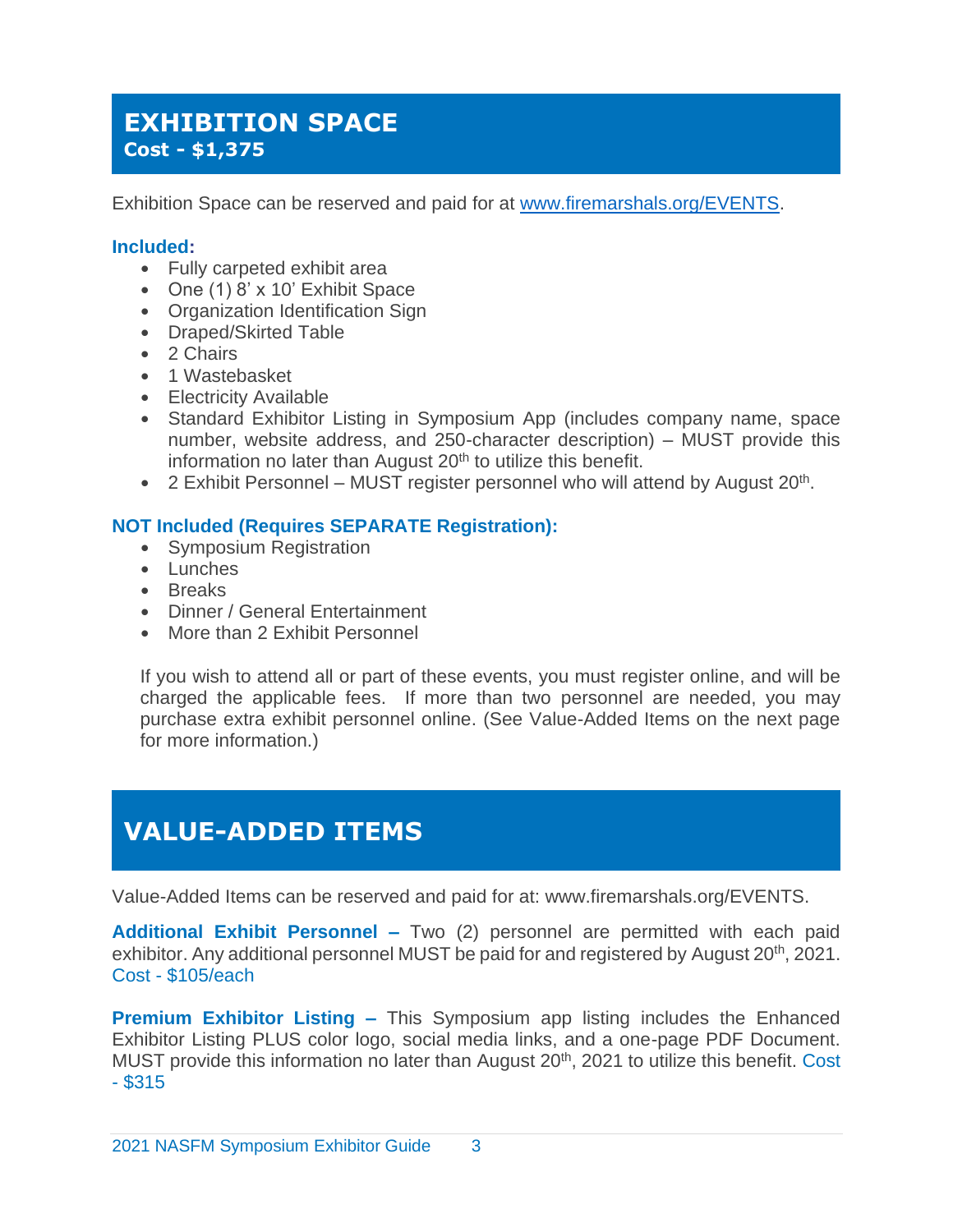**Symposium Registration –** General sessions are **not** included with a paid exhibition space. If you would like to attend the General Sessions Tuesday, Wednesday, or Thursday, which include lunch, you will need to register separately no later than September 3<sup>rd</sup>, 2021. Cost – Single Day Registration - \$375; Full Symposium Registration - \$800 Member / \$975 Non-Member

**Dinner / Evening Entertainment –** Dinner and evening entertainment is **not** included with a paid exhibition space. It is included with a Full Symposium Registration. If you wish to attend the Tuesday Night Dinner Event and you have not paid for a Full Symposium Registration in addition to the exhibition space, you MUST register no later than September 3<sup>rd</sup>, 2021. Cost - \$145

**Symposium Registration fees are NON-REFUNDABLE after September 3, 2021.**

## **IMPORTANT DATES/DEADLINES TO REMEMBER**

| Date:       | For:                                                                |
|-------------|---------------------------------------------------------------------|
| August 20   | <b>Exhibition Space Cancellation and Fee Refund Deadline</b>        |
| August 20   | <b>Symposium App Information Deadline</b>                           |
| August 23   | <b>Hotel Room Block Reservation Deadline</b>                        |
| September 3 | <b>Symposium Registration &amp; Payment Deadline</b>                |
| August 20   | <b>Exhibit Personnel Registration &amp; Payment Deadline</b>        |
| September 3 | Tuesday Night "Taste of Vermont" Dinner Event Ticket Registration & |
|             | <b>Payment Deadline</b>                                             |
| September 3 | Symposium Registration Fees Refund Deadline - NO REFUNDS after      |
|             | this date                                                           |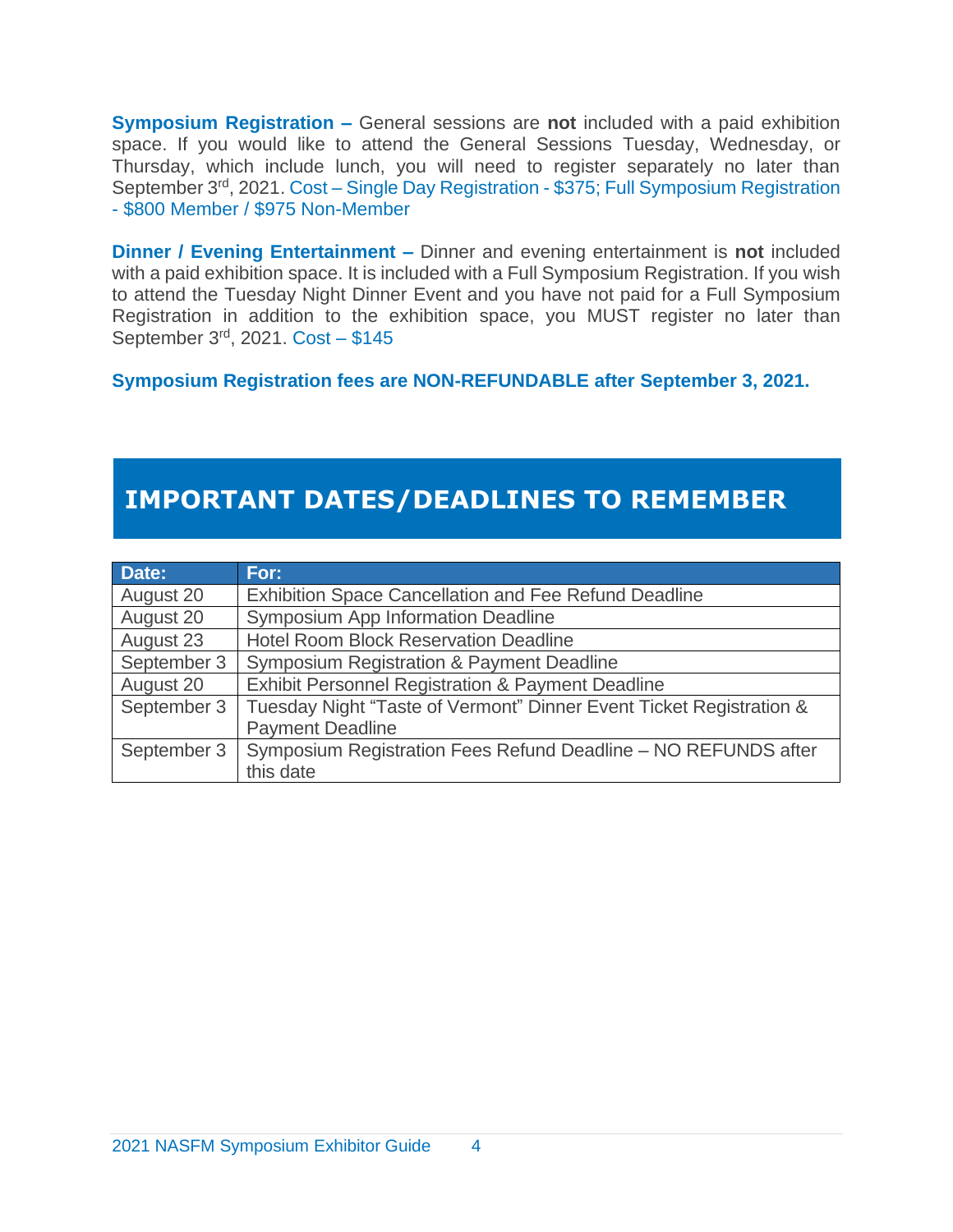## **IMPORTANT LEGAL INFORMATION**

#### **Payments, Deposits, and Refunds:**

Exhibitors contracting exhibit space must pay in full after approval of application. Cancellation of exhibit space MUST be made in writing at the mailing address below and confirmed by NASFM. Properly requested refunds will be provided per the following schedule: **On or Before July 30th , 2021** refund of 50% of total exhibition cost; **After July 30th , 2021,** no refund. Exhibitors may not occupy assigned space until all monies due to NASFM are paid-in-full.

Exhibitor's signature on the Symposium Exhibitor Agreement Form indicates that the Exhibitor has read, understands, and agrees to be bound by all the terms and conditions on that form and within this document (including the Exhibitor Regulations, exhibition hall regulations and applicable union contracts, which constitute part of this Agreement). All matters not covered by the Exhibitor Regulations shall be subject to the final judgment and decision of NASFM.

#### **Exhibit Logistics:**

NASFM will be using an outside exhibit company to set up the exhibit hall and provide other materials to vendors (i.e. Electricity, TVs, extra chairs, labor to assist with set up, etc.). Within 45 days of the start of the Symposium you will receive a packet of information from them at the email address provided on the exhibit space agreement. Due to limited storage at the hotel, materials must be shipped directly to the outside exhibit company. Shipping information will be provided within 45 days of the event.

#### **Door Prizes and Symposium Bag Items:**

As an exhibitor, your organization is entitled to donate items to the attendee bags (250 minimum) or as exhibit hall prizes. Once your registration is confirmed, an email will be sent to your point of contact with shipping instructions, and to ensure all appropriate recognition is given.

#### **Exhibitor Regulations:**

**1. Offer and Acceptance**. Exhibitor's submission of the 2021 Exhibit Space Agreement form shall constitute an offer from Exhibitor to enter into such Agreement with the National Association of State Fire Marshals, (hereafter referred to as "NASFM"). Such offer can only be accepted by NASFM. NASFM reserves the right to determine eligibility of Exhibitor for inclusion in the Exhibition, prior to or after acceptance of this Agreement. NASFM, in its sole discretion, shall determine the appropriateness of products or services exhibited and reserves the right to prohibit display or advertisement of products or services which are considered inappropriate. The Exhibitor Regulations are subject to amendment by NASFM with reasonable notice to the Exhibitor.

**2. Arrangements of Exhibits.** Exhibit space shall be assigned by NASFM in its sole discretion. Plans for specially built displays not in accordance with the Exhibitor Regulations and the regulations set forth in the Exhibitor Service Kit must be submitted to NASFM before construction is ordered and/or begun. The Exhibitor Service Kit will be supplied to Exhibitor approximately 45 days before the Exhibition. With or without prior inspection, Exhibitor understands that by signing the 2021 Exhibit Space Agreement form, Exhibitor agrees to be bound by the Exhibitor Service Kit, which shall form part of the Agreement.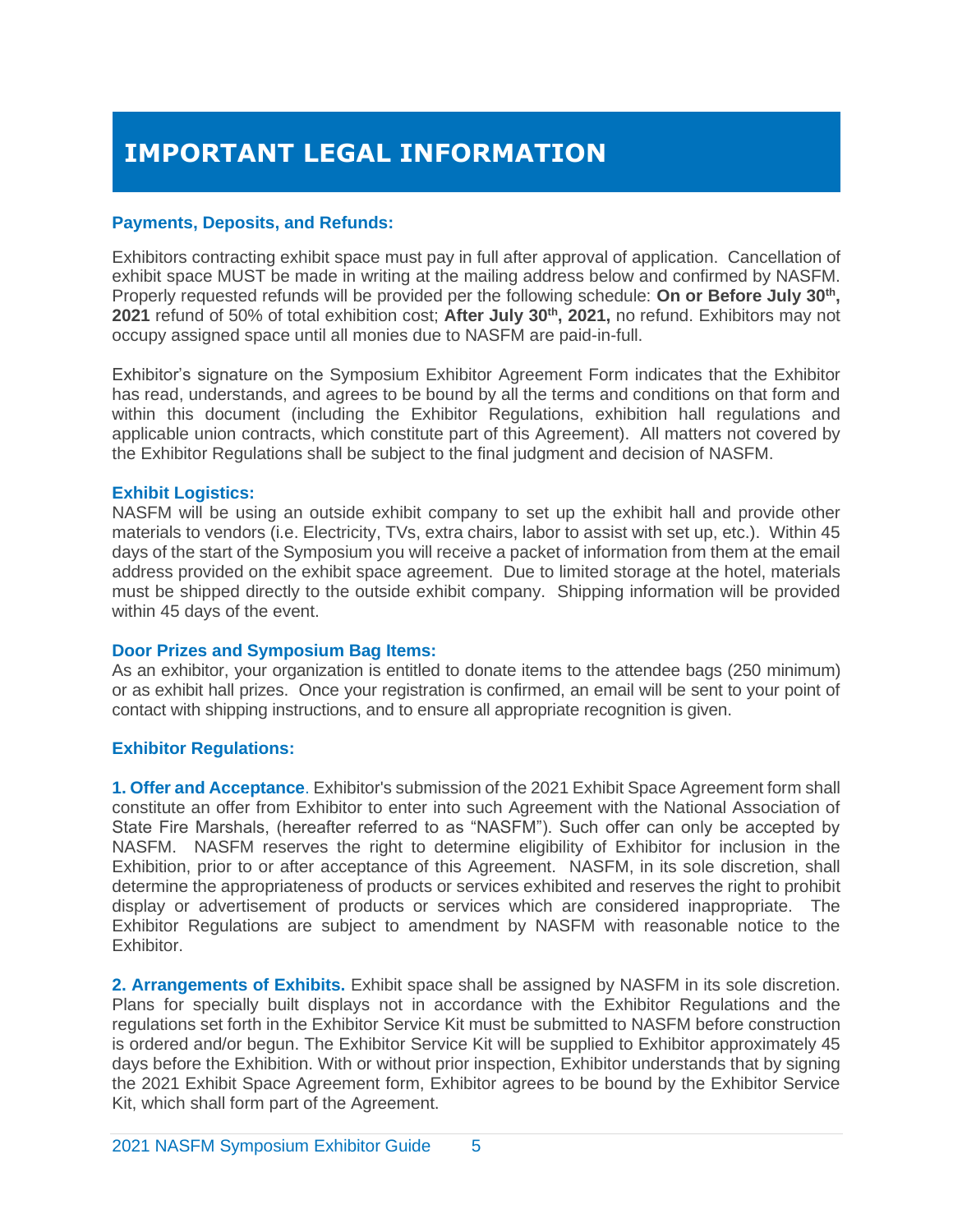**3. Soliciting/Photographs.** Exhibitor is prohibited from distributing (i) literature, souvenirs, or other items from outside the boundaries of Exhibitor's booth, and (ii) literature, souvenirs, or other items that are other than Exhibitor's own materials; in each case, unless Exhibitor has obtained NASFM's prior written approval. These prohibitions apply before, after, or during Exhibition hours. Canvassing in exhibit halls or distribution of advertising matter, souvenirs, or any other items whatsoever by anyone who is not a paid exhibitor is strictly forbidden. Exhibitor is prohibited from taking photographs of other exhibits or other aspects of the Exhibition, without NASFM's prior written approval. Exhibitors may photograph only their own booth(s).

**4. Exhibitor Personnel and Others.** Technical specialists, qualified to discuss details of their products, must staff booths at all times during Exhibition hours. NASFM reserves the right to prohibit an exhibit or part of an exhibit that, in NASFM's sole discretion, may detract from the character or nature of the Exhibition.

**5. Remedies.** If Exhibitor fails to make any payment or otherwise breaches any provision of the Agreement, and fails to cure within a reasonable time (as determined by NASFM) after Exhibitor has received written notice from NASFM specifying the breach, NASFM shall have the right to exercise (without further notice) any one or more of the following remedies at any time after such reasonable time has passed: (i) cancel the Agreement in whole or in part; (ii) evict Exhibitor from any or all of the space being rented by Exhibitor; (iii) have any of the Agreement's violated provisions specifically enforced; and/or (iv) exercise any other remedy available by rule of law. In addition, NASFM may keep any and all monies received from Exhibitor as liquidated damages, it being understood that NASFM's losses and damages from Exhibitor's breach of the Agreement as well as a precise value for services provided by NASFM prior to the conclusion of the Exhibition are difficult to ascertain and that the agreed liquidated damages are not intended and may not be construed as a penalty. Upon cancellation of the Agreement, NASFM may (without prejudice to any other available remedy) rent Exhibitor's space to any other exhibitor or use such space in any other manner as NASFM deems necessary, in its sole discretion, without any obligation to Exhibitor.

**6. Unoccupied Space.** If any of Exhibitor's space remains unoccupied on opening day of the Exhibition, Exhibitor shall be deemed to have abandoned such space. Thereafter, NASFM shall have the right to rent such space to any other exhibitor or use such space in any other manner as NASFM deems necessary, in its sole discretion, without any obligation to Exhibitor. This Section shall not be construed as affecting the obligation of Exhibitor to pay the full amount specified in the Agreement for space rental.

**7. Liability.** Exhibitor agrees to make no claim for any act or omission of NASFM taken in accordance with the Exhibitor Regulations. Neither NASFM nor its agents or representatives will be responsible for any injury, loss, or damage that may occur to Exhibitor or to Exhibitor's employees, invitees, licensees, or guests, or Exhibitor's property, from any cause whatsoever. Under no circumstances shall NASFM or its agents or representatives be liable for (i) any special, indirect, incidental, or consequential loss or damage whatsoever, or (ii) any loss of profit, loss of use, loss of opportunity, or any cost or damage resulting from any such loss. Exhibitor acknowledges that the risk allocations of this Section are reasonable based on the understanding that Exhibitor shall obtain, at its own expense, adequate insurance against any such injury, loss, or damage. NASFM shall not be liable for failure to perform its obligations under the Agreement as a result of strikes, riots, acts of God, or any other cause beyond its control. Anyone visiting, viewing, or otherwise participating in Exhibitor's booth or exhibit is deemed to be the invitee, licensee, or guest of Exhibitor, and not the invitee, licensee, or guest of NASFM. Exhibitor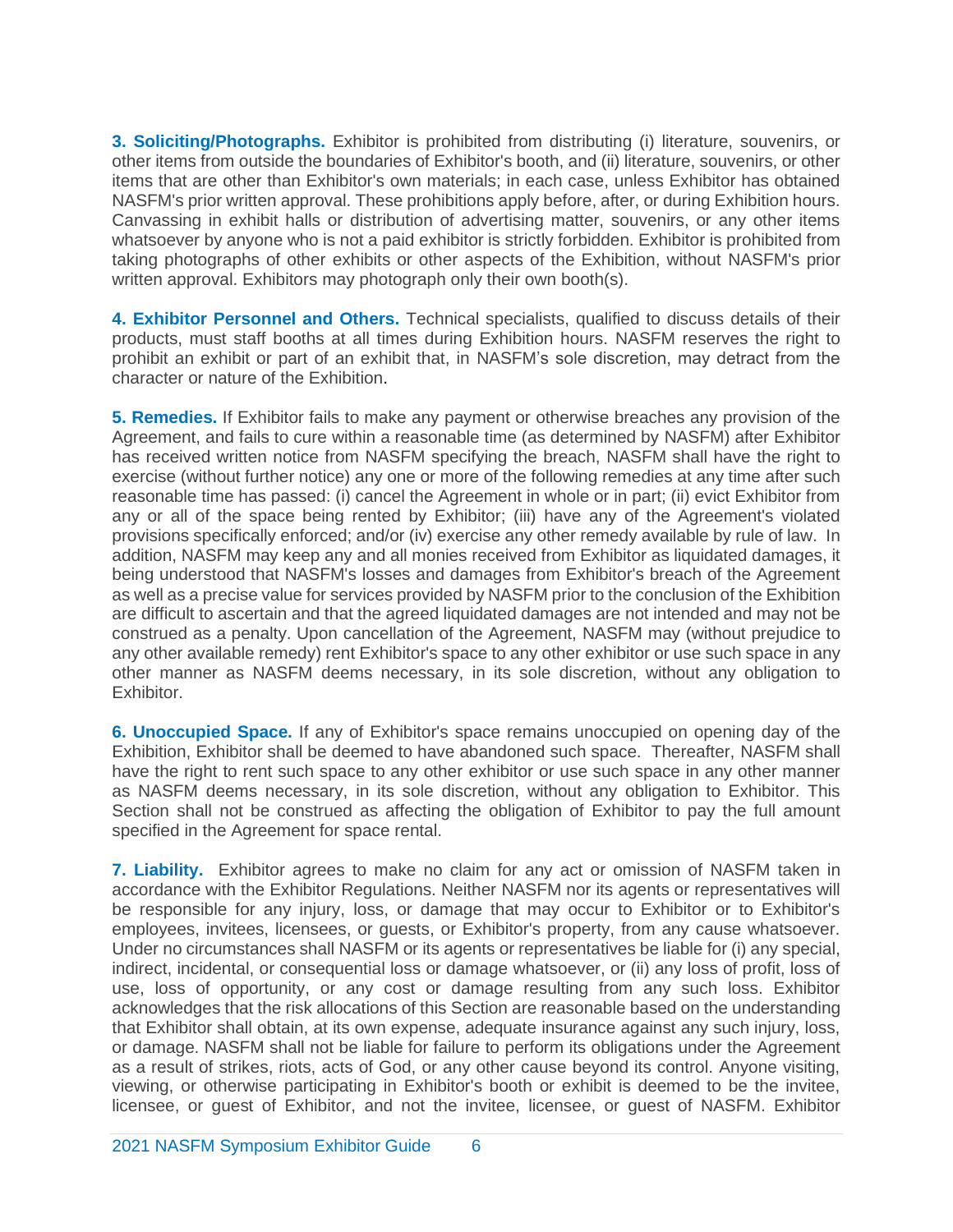assumes full responsibility and liability for the actions of its agents, employees, independent contractors, or representatives, whether acting within or without the scope of their authority, and agrees to defend, indemnify, and hold NASFM, the exhibition hall, and their respective privies, harmless from and against claims resulting directly or indirectly from the actions or omissions of Exhibitor and/or Exhibitors agents, employees, independent contractors, or representatives, whether within or without the scope of authority.

**8. Insurance.** For the term of the Agreement, Exhibitor shall at all times maintain insurance sufficient to cover the liabilities of Exhibitor under the terms of the Agreement. The amount and scope of such insurance shall be reasonably satisfactory to NASFM. Such insurance shall also provide coverage for Exhibitor's contractual obligations to defend, indemnify, and hold harmless, as stated in the Agreement. NASFM shall be added as an additional insured to such insurance.

Exhibitor's insurer shall confirm to NASFM that such insurance cannot be cancelled or changed without thirty (30) days prior written notice to NASFM. Exhibitor agrees to provide NASFM a suitable certificate with the Exhibitor Agreement Form verifying that the required insurance is and will remain in force for the duration of the Exhibition.

**9. Force Majeure.** In case the Exhibition hall is damaged or destroyed by fire, the elements, or any other cause, or if circumstances make it unreasonably difficult for NASFM to permit Exhibitor to occupy the assigned space during any part or the whole of the Exhibition, then during such circumstances NASFM, the building management, and their respective privies will be released and discharged from the obligation to supply space, and Exhibitor will not be reimbursed a share of the booth rental previously received by NASFM from Exhibitor. NASFM reserves the right to cancel, re-name, or relocate the Exhibition or change the dates on which it is held. If NASFM changes the name, relocates to another facility within the same city, or changes the dates for the Exhibition to dates that are not more than 30 days earlier or later than the dates originally scheduled, no refund will be due Exhibitor and NASFM shall assign to Exhibitor such other space as NASFM deems appropriate. In such case, Exhibitor agrees to use such space under the terms of the Agreement.

**10. Jurisdiction and Attorney Fees.** Should any legal action be commenced to resolve any dispute under the Agreement Exhibitor hereby consents to venue and jurisdiction in the federal or state courts located in Cook County, Illinois, and agrees that no such action may be brought in a forum not located in Cook County, Illinois.

**11. Taxes and Licenses.** Exhibitor shall be responsible for obtaining any licenses, permits, or approvals required under local, city, state, or national law applicable to Exhibitor's activity at the Exhibition, including licenses to use music or other intellectual property. Exhibitor shall be responsible for obtaining any tax identification numbers and paying all taxes, license fees, use fees, or other charges that may become due to any governmental authority concerning Exhibitor's activities related to the Exhibition.

**12. Cancellations**. In the event that Exhibitor wishes to cancel some or all of its allotted exhibit space, Exhibitor may request and NASFM may grant such cancellation, but only with the following understandings; (i) all cancellations must be requested in writing and addressed to NASFM at P.O. Box 948238, Maitland, FL 32794; (ii) NASFM will refund 50% of total exhibition cost if the cancellation is received in writing at the address above by July 30, 2021 and confirmed by NASFM; (iii) after July 30, 2021 no refunds will be granted. NASFM assumes no responsibility for having included the name of Exhibitor in the Exhibition catalog, brochures, news releases, or other materials.